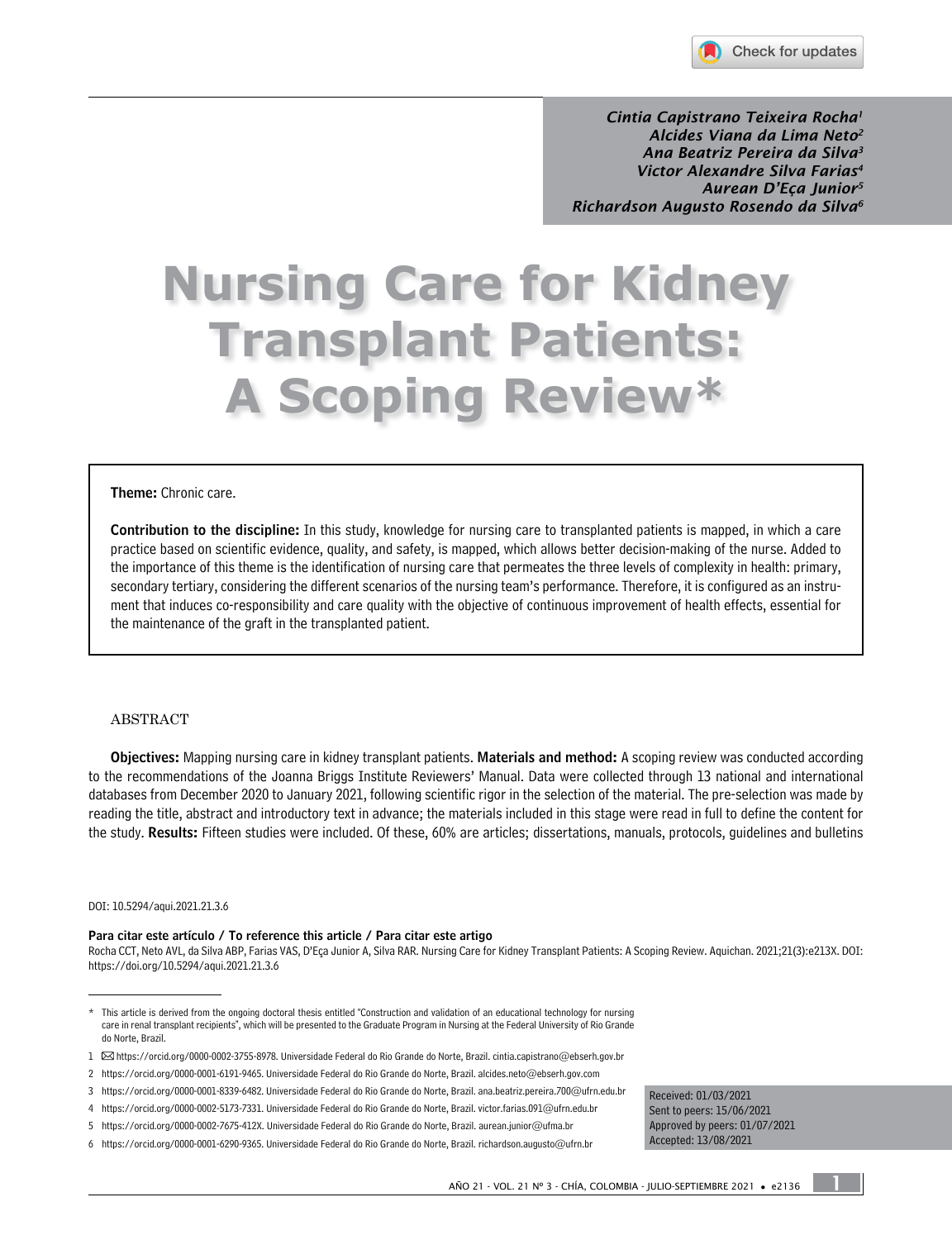totaled 40% of the material studied. 86.6% of the material has a quantitative approach. Regarding the methodological design, 73.3% were descriptive/transversal character studies. Regarding the mapping of nursing care, it was possible to divide them into two categories: nursing care after kidney transplantation (immediate, mediated and late) and nursing care after kidney transplantation in primary health/ extra-hospital care. Conclusions: It is concluded that the study allowed mapping nursing care to kidney transplant patients in the immediate, late and primary health care periods.

#### KEYWORDS (Source: DeCS)

Kidney transplantation; nursing; nursing care; postoperative period; review literature as topic.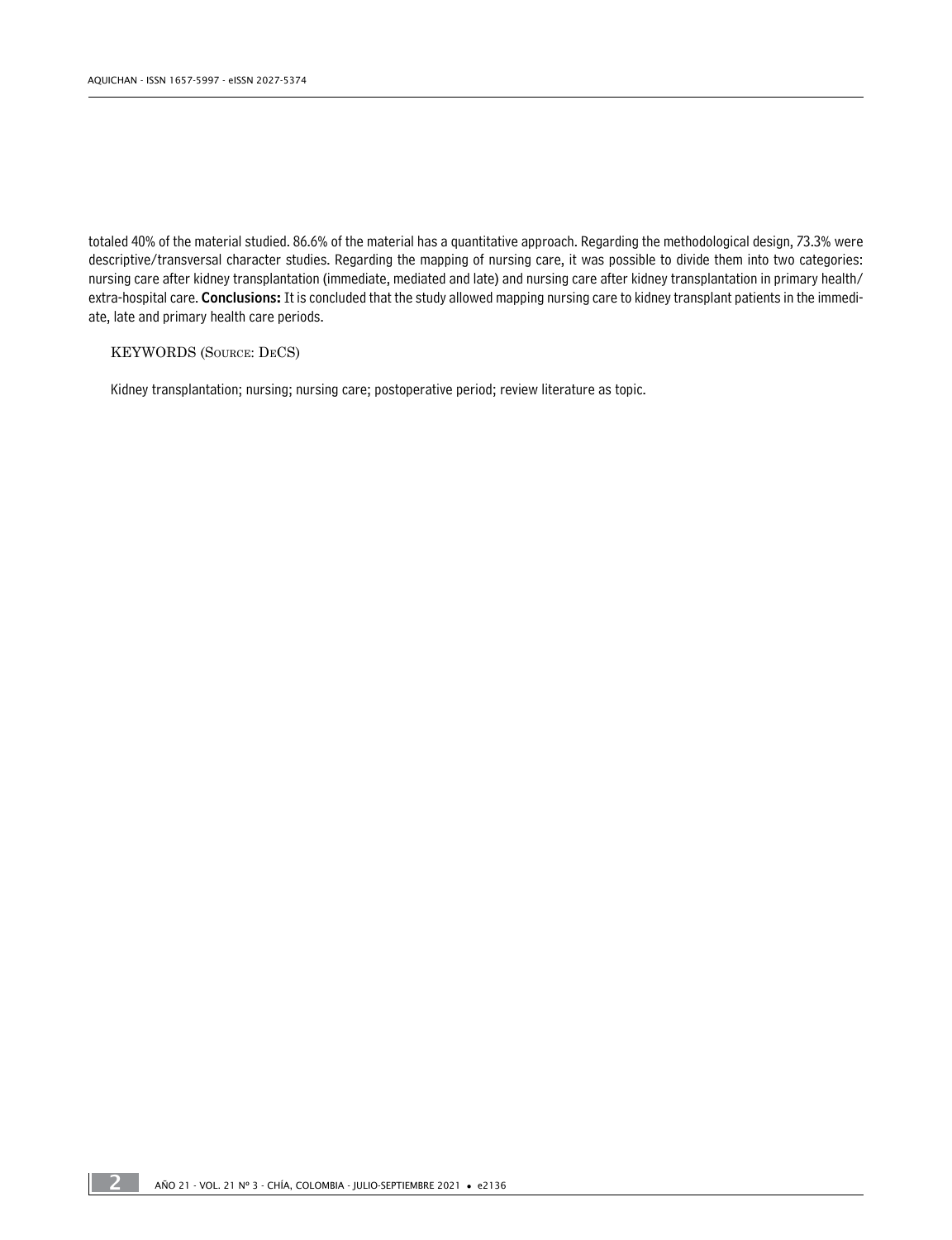# *Cuidados de enfermería al paciente trasplantado renal: scoping review\**

#### RESUMEN

Objetivos: mapear los cuidados de enfermería en pacientes trasplantados renais. Materiales y método: scoping review conducida conforme las recomendaciones del Joanna Briggs Institute Reviewers' Manual. Se recolectaron los datos por medio de 13 bases de datos nacionales e internacionales de diciembre del 2020 a enero del 2021, siguiendo rigor científico en la selección del material. La preselección se dio mediante lectura previa de título, resumen y texto introductorio; los materiales incluidos en esta etapa se leyeron en la íntegra con el fin de definir el contenido para el estudio. Resultados: se incluyeron 15 estudios. De estos, el 60 % es artículo; tesis, manuales, protocolos, directrices y boletines suman 40 % del material estudiado. El 86,6 % del material presenta enfoque cuantitativo. En cuanto al diseño metodológico, el 73,3 % son estudios de tipo descriptivos/transversales. Con relación al mapeo de los cuidados de enfermería, se logró dividirlos en dos categorías: cuidados de enfermería post trasplante renal (inmediato, mediato y tardío) y cuidados de enfermería post trasplante renal en la atención primaria a la salud/extra hospitalaria. Conclusiones: se concluye que el estudio permitió mapear los cuidados de enfermería al paciente trasplantado renal en los posoperatorios inmediato, mediato, tardío y en la atención primaria a la salud.

#### PALABRAS CLAVE (Fuente: DeCS)

Trasplante de riñón; enfermería; atención de enfermería; periodo posoperatorio; literatura de revisión como asunto.

3

<sup>\*</sup> Este artículo se deriva de la tesis doctoral en construcción titulada "Construcción y validación de una tecnología educativa para el cuidado de enfermería en receptores de trasplante renal", que se presentará al Programa de Posgrado en Enfermería de la Universidade Federal do Rio Grande do Norte, Brasil.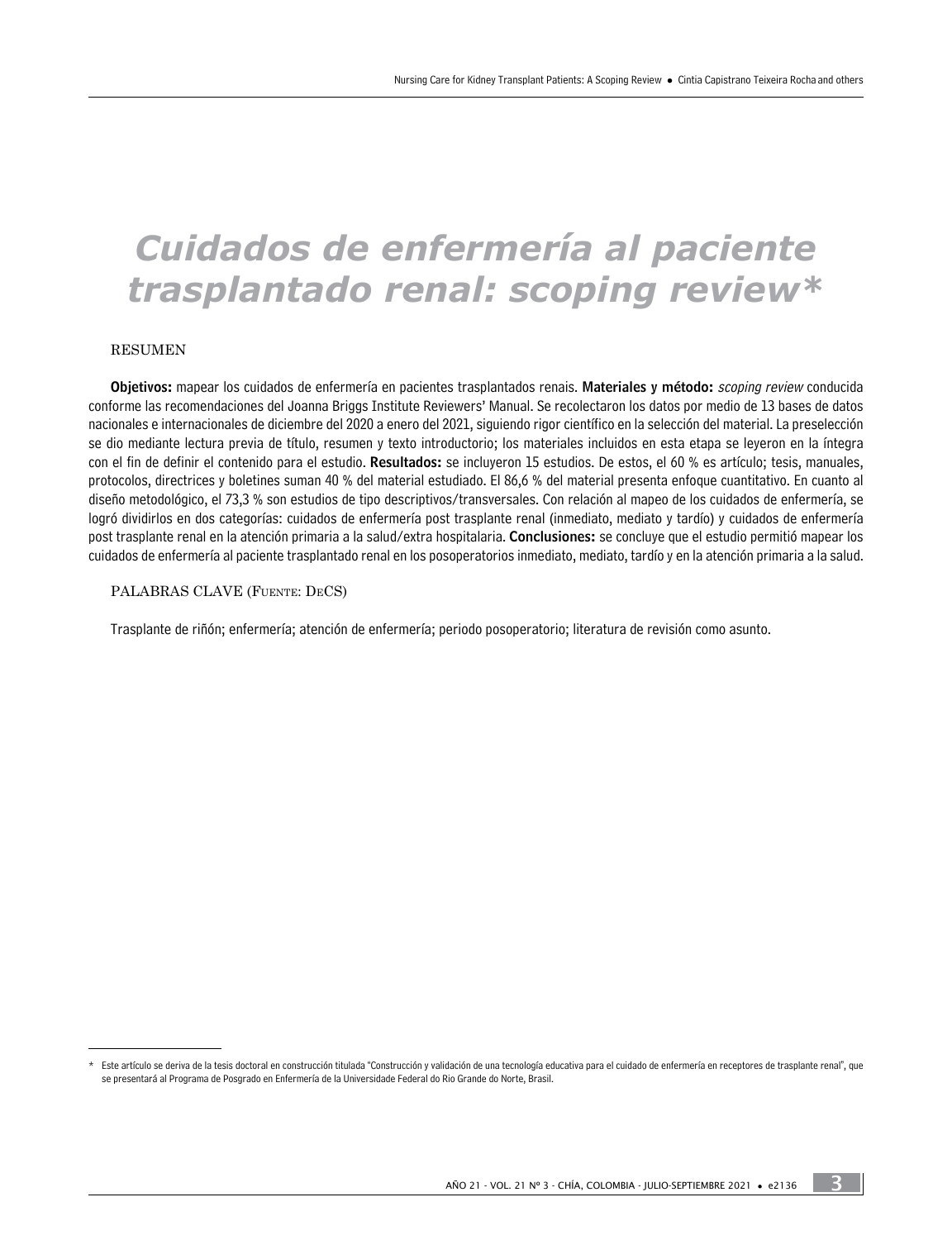# *Cuidados de enfermagem ao paciente transplantado renal:* **scoping review***\**

#### RESUMO

Objetivos: mapear os cuidados de enfermagem em pacientes transplantados renais. Materiais e método: scoping review conduzida conforme as recomendações do Joanna Briggs Institute Reviewers' Manual. Os dados foram coletados por meio de 13 bases de dados nacionais e internacionais de dezembro de 2020 a janeiro de 2021, seguindo rigor científico na seleção do material. A pré-seleção se deu mediante a leitura prévia de título, resumo e texto introdutório; os materiais incluídos nessa etapa foram lidos na íntegra a fim de definir o conteúdo para o estudo. Resultados: foram incluídos 15 estudos. Destes, 60 % são artigos; dissertações, manuais, protocolos, diretrizes e boletins somaram 40 % do material estudado. 86,6 % do material apresenta abordagem quantitativa. Quanto ao desenho metodológico, 73,3 % eram estudos de tipo descritivos/transversais. Quanto ao mapeamento dos cuidados de enfermagem, pôde dividi-los em duas categorias: cuidados de enfermagem pós- transplante renal (imediato, mediato e tardio) e cuidados de enfermagem pós- transplante renal na atenção primária à saúde/extra-hospitalar. Conclusões: conclui-se que o estudo permitiu mapear os cuidados de enfermagem ao paciente transplantado renal nos pós-operatórios imediato, mediato, tardio e na atenção primária à saúde.

#### PALAVRAS-CHAVES (Fonte DeCS)

Transplante de rim; enfermagem; cuidado de enfermagem; período pós-operatório; literatura de revisão como assunto.

<sup>\*</sup> Este artigo é derivado da tese de doutorado em andamento intitulada "Construção e validação de uma tecnologia educativa para o cuidado de enfermagem em receptores de transplante renal", que será apresentada ao Programa de Pós-Graduação em Enfermagem da Universidade Federal do Rio Grande do Norte, Brasil.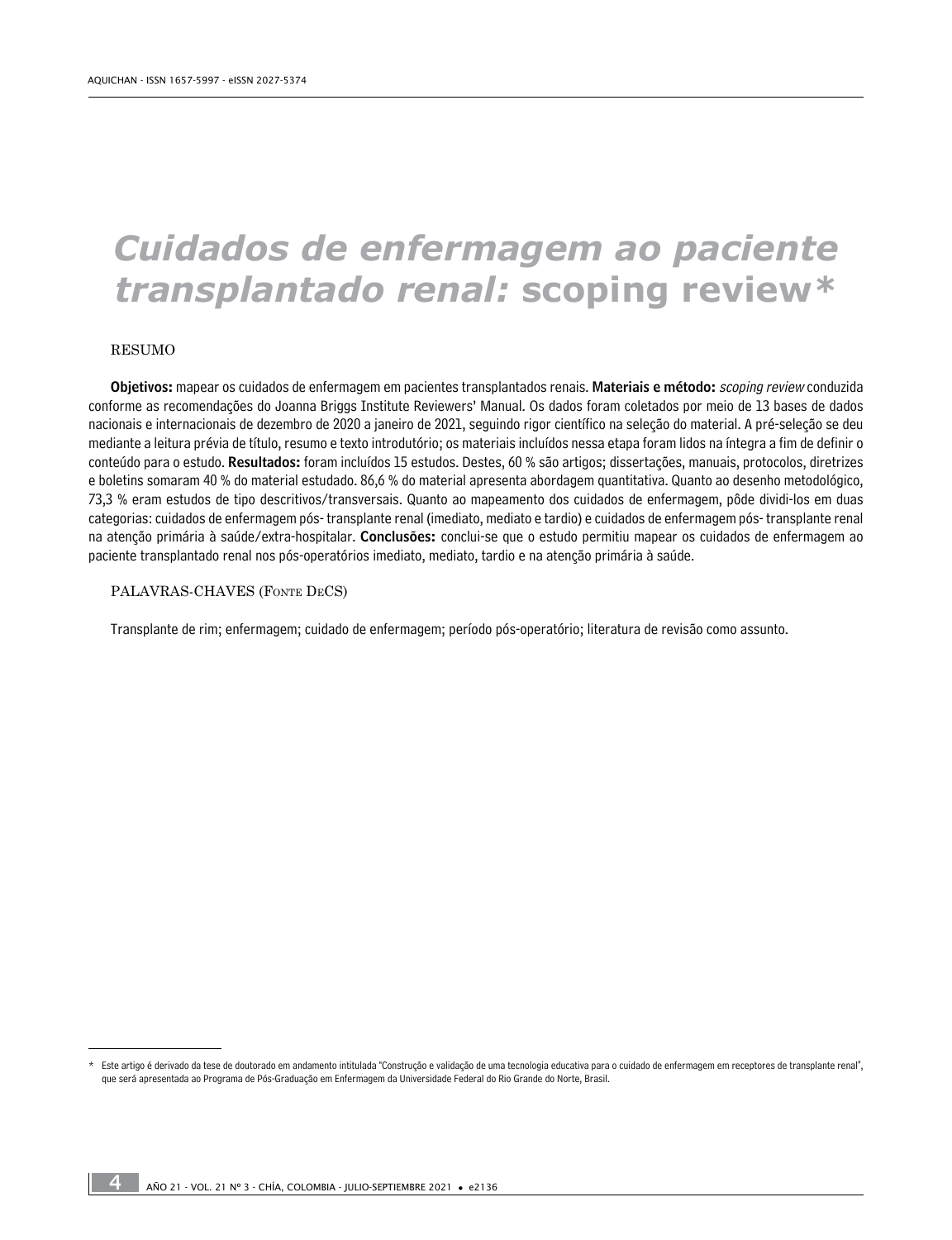# Introduction

Chronic kidney diseases (CKD) are quickly increasing worldwide and represent important events for public health, as a significant percentage of affected individuals progress to death. Thus, this population demands a health system organized in terms of the appropriate process and structure, so that qualified care occurs, with treatment for such diseases, according to their needs (1).

In the publication of Ordinance 389/2014, which defines the criteria for the organization of the care line of the person with CKD, replacement therapies for kidney function are peritoneal dialysis, hemodialysis and kidney transplantation, when the individual has advanced CKD (2).

Kidney transplantation is a safe and successful surgical strategy consisting of the removal of a healthy kidney from one individual (living or deceased donor) to another (recipient), to maintain lost or ineffective kidney functions. Kidney transplantation, although not the definitive "cure" for the disease, provides, among the therapeutic options, a better quality of life for chronic kidney patients (3-9).

Thus, considering kidney transplantation a substitute therapy, that is, a treatment for CKD, the kidney transplant recipient is still a person living with CKD. Thus, it is necessary to understand that, throughout its treatment, it permeates the three levels of complexity of health care: primary, secondary and tertiary, according to the organization of the care line of the person with CKD. The success of kidney transplantation is directly linked to the health and support network in which the transplanted person is inserted. Thus, during therapy, hospital admissions, high complexity procedures, follow-up of the specialized outpatient clinic and follow-up of primary care in its home location may be necessary (2, 10, 11).

In this perspective, because it is a highly complex treatment, kidney transplantation requires specificities from the nursing team during their care (12-14). For this, nurses must systematize their actions, their care provided and interventions with periodic evaluation of patients. Thus, the health care provided to the transplanted becomes quality and safe care, since this performance is based on scientific evidence (15, 16).

In this sense, the nurse, being the leader of the nursing team, actively participates in all stages of the organ transplantation process, since his activities are broad and specialized, and the satisfactory evolution of the patient is related to the care provided to him and directly to the technical-scientific quality of the professional nurse. It has the task of coordinating the nursing service, early diagnosing problems, proposing solutions and developing health education activities in daily work focusing on technicalscientific deficiencies (17-23).

When we think of nursing care for transplanted patients, the entire postoperative period stands out until outpatient and home care for graft maintenance (24). It is emphasized that, in this process, health professionals, patients and their families are involved.

It is believed that follow-up should be performed both in primary health care (PHC) and in specialized care. However, it is perceived, in practice, that transplanted patients are followed by PHC from their municipalities in a non-effective way and that many professionals have disabilities regarding the competencies and skills in this theme.

This care, besides being important for the strengthening of PHC and being configured as an instrument that induces co-responsibility and quality to continuously improve health outcomes, is essential for the maintenance of the graft in the transplanted patient, because it allows better adhering to drug treatment as an action to protect health; promotion and prevention actions for diseases such as opportunistic infectious diseases; promotion of sexual health; health recovery actions such as reducing anxiety about doubts and treatment difficulties, and greater emotional support for the user and family involved; health rehabilitation actions (25-27).

Therefore, research on this theme is of great relevance to the health area, especially for nursing because they contribute to the quality of care provided to this patient audience, assistance that is still very specialized and little widespread in undergraduate studies. Thus, it is essential to awaken, in nursing professionals, the care of the transplanted patient at any level of complexity in health.

From the above, the study aims to map nursing care in kidney transplant patients through the scoping review.

# Materials and method

A scoping review was carried out that followed the methodology recommended by the Joanna Briggs Institute (28). This methodological strategy is considered a robust approach to synthesize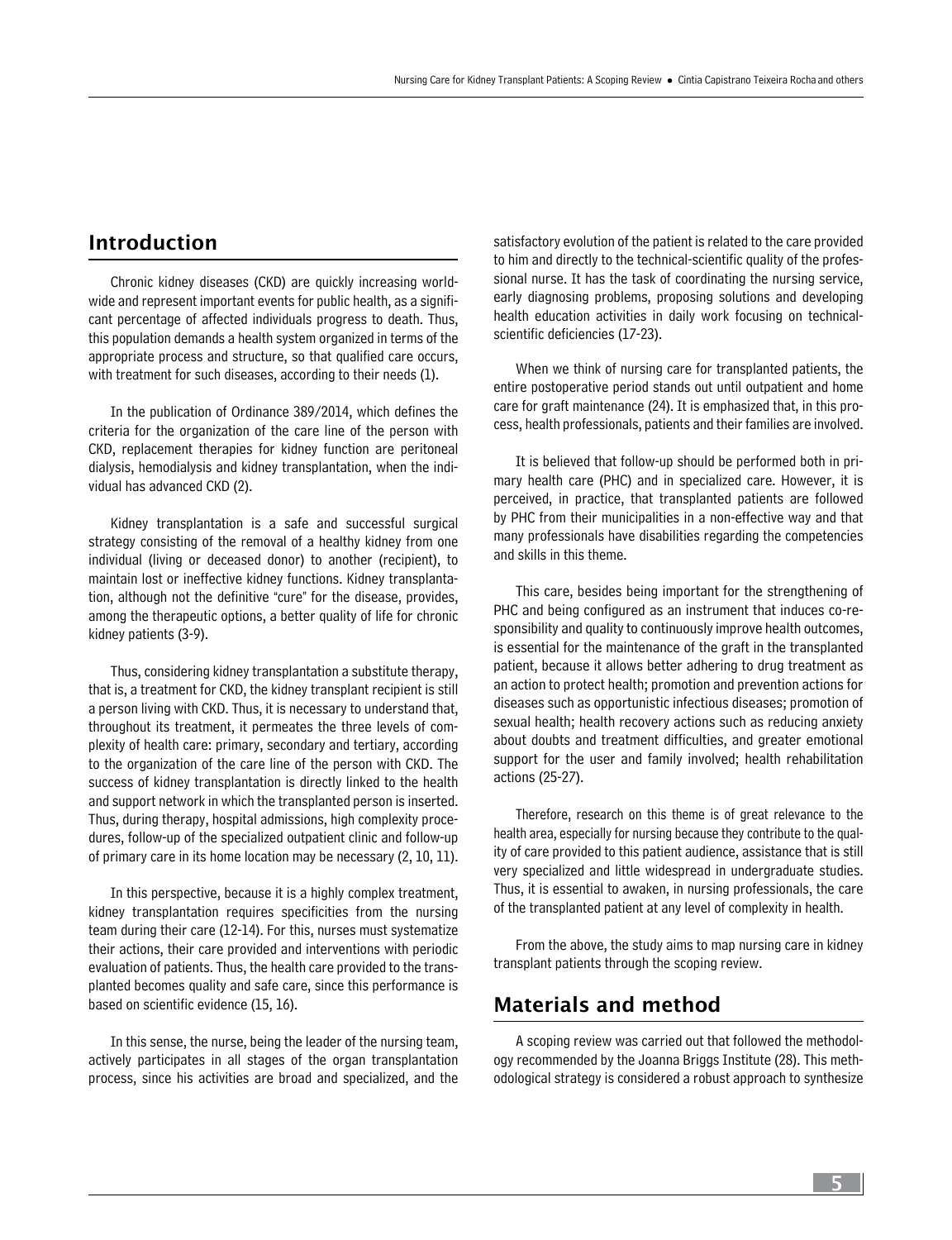the relevant literature on health, being used to answer comprehensive questions and map evidence for practical decision-making and research (29).

To this end, the following steps were performed in the study: 1) elaboration of the guiding question of the scoping review; 2) identification of relevant studies; 3) sorting of studies; 4) analysis of the collected data and 5) treatment, synthesis and presentation of the results.

A protocol was elaborated for the structuring and development of the research, which contained the objective of the study, the research question, the eligibility criteria, the research strategy, the databases used for data collection, the definition of variables for data extraction and how the data would be presented. The entire protocol was based on the parameters of the participants, concept and context (PCC) strategy, in which "P" is population, "C", concept and "C", context. The scoping protocol was registered in the public domain (https://osf.io).

Thus, for the study in question, the defined population consisted of patients submitted to kidney transplantation; the concept is related to nursing care in kidney transplant recipients, and the context, to the postoperative period of kidney transplantation in hospitals and PHC. All the results found in the scoping review on the subject were included from the PCC strategy. Thus, the study has as a guiding question to identify which nursing care is described in the national and international literature to patients undergoing kidney transplantation. In addition, it has as inclusion criteria texts available in full - in Portuguese, Spanish and English - and texts that address nursing care in kidney transplant patients.

Initially, the descriptors were identified through the Descriptors in Health Sciences (DeCS) — words in Portuguese — and the Medical Subject Headings (MESH) — terms in English — which make up the mnemonic PCC of this research. They are: (P) kidney transplantation OR (C) nursing OR nursing care AND (C) postoperative period.

The second and third stage of the scoping review that corresponds to the identification and selection of studies that fall under the research occurred from December 2020 to January 2021. PubMed, Cumulative Index of Nursing and Allied Health (CINAHL), Web of Science, Latin American and Caribbean Health Sciences (LILACS) and SciELO databases were performed in the Databases. for the research of studies in the grey literature, such as theses, dissertations, manuals, protocols, guidelines and bulletins, we use the Scientific Repository of Open Access of Portugal (RCAAP), the Thesis Bank of the Coordination for the Improvement of Higher Education Personnel (Capes), to the National ETD Portal, Theses Canada, the National Health Surveillance Agency (ANVISA), the Brazilian Ministry of Health, the Federal Nursing Council, the Brazilian Organ Transplant Association and the Brazilian Society of Nephrology.

As a search strategy used for the research, we have (Kidney Transplantation) OR (Nursing OR Nursing Care) AND (Postoperative Period) for the databases in Portuguese and (Kidney transplantation) OR (Nursing OR Nursing Care) AND (Postoperative Period) for the international databases.

Scientific articles, dissertations, theses, manuals, guidelines, protocols and bulletins were defined as eligibility criteria; published and available in full online; in Portuguese, Spanish and English; and that address nursing care in kidney transplant patients. In turn, they were not included in the editorial scope and experience reports. There was no temporal delimitation in the search performed.

By evaluating the titles and abstracts of the identified studies, the preliminary selection was made. Then, the selected publications were read in full, according to Figure 1. The relevance of the articles for the review was analyzed by two independent reviewers.

The fourth stage of the scoping review aimed at the treatment, synthesis and presentation of the results was performed by collecting the data contained in the publications included in the final sample, in a spreadsheet built-in Microsoft Excel Office 365, with support for the variables listed in the research protocol: type of document, year of publication, journal, country of origin, language, study objective, type of research, study sample, main results about nursing care in kidney transplant patients identified and conclusion of the study.

After data analysis, they were synthesized and presented using tables. To facilitate the understanding and visualization of the data, the studies were coded as follows: "E" (study), followed by Arabic numerals 1, 2, 3, ... 15, to assume representation E1, E2, E3, ... E15.

The level of evidence and the level of recommendation of the studies were classified according to the proposal of the Joanna Briggs Institute (28).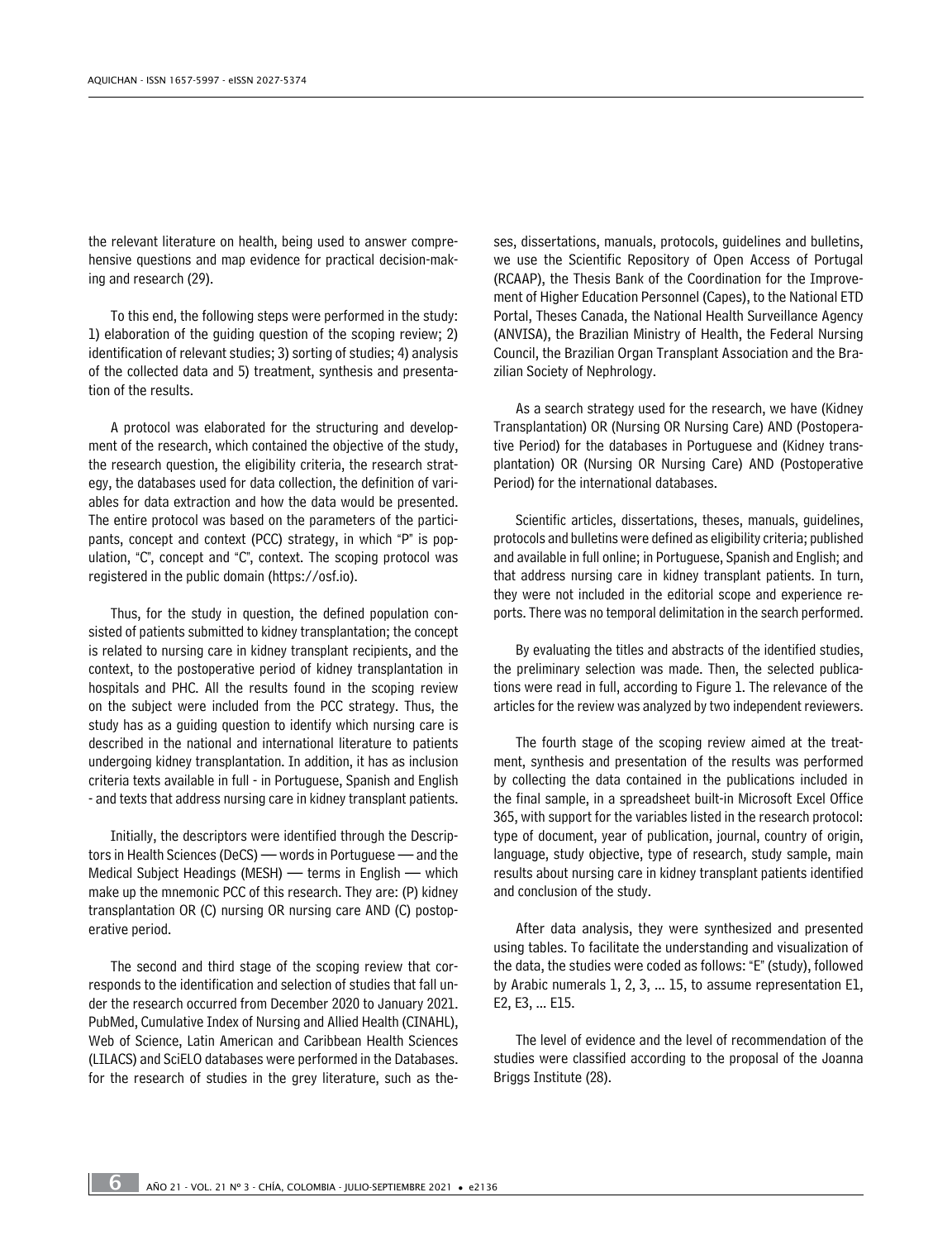

#### **Figure 1.** Scheme of the study selection process. Natal, Brazil, 2021.

Source: Flowchart for the scoping review (adapted from Prisma).

To facilitate the reader's understanding and through the materials selected in the scoping review, nursing care for kidney transplant patients was classified as: nursing care to kidney transplant recipients in the immediate, middle, and late postoperative periods, and nursing care for kidney transplant recipients in PHC.

### Results

The final sample of the scoping review consisted of 15 publications (100%). Among these, there are articles (60 %), manuals (6.6 %), dissertations (6.6 %), protocols (6.6 %), guidelines (13.6 %) and bulletins (6.6 %). Most publications have a quantitative approach (86.6 %); on methodological design, 60% of the studies are descriptive, 13.3 %, transversal character, 6.6 %, observational and 20.1 %, others.

As for the country of origin, 93.3 % of the material comes from Brazilian studies. In view of the sample found, the publications started in 2006 and ended in 2021. Most publications were in 2006, followed by 2007, 2013 and 2016, each year with two publications on the subject, according to Table 1.

Table 2 gathers the main findings, classifying them in nursing care after kidney transplantation (immediate, mediated and late) and PHC.

Among nursing care after kidney transplantation (immediate, mediated, late), the material studied has as main findings to control hemodynamic status, blood pressure, respiratory function and capillary glucose levels; monitor the hydration situation; perform volume replacement, diuresis control every hour; fasting weigh; evaluate abdominal circumference and laboratory results related to fluid retention; monitor systemic signs and symptoms and sites of infection such as the surgical wound; care with an indwelling urinary catheter for the prevention of urinary tract infections; detect early complications related to the surgical procedure; initiate guidance on treatment/follow-up and inform about side effects resulting from immunosuppressive agents or rejection (Table 2).

On the extra-hospital care that also involves PHC, it was identified to encourage healthy habits, such as feeding with less sodium and proteins, with many fibers and fluid intake; guide to avoiding alcohol and smoking, in addition to hygiene care and infection control; guide care with medications and the importance of adhering to the use of medications, especially immunosuppressants; check the vaccine card and guide the one that is up to date; evaluate signs and symptoms suggestive of cytomegalovirus infection, especially in the first three months; evaluate signs and symptoms of chronic rejection (progressive worsening of kidney function, presence of proteinuria, less than 1.0 g/day in 50% of cases); the presence of hypertension ( $> 90\%$ ), as observed in Table 2.

## **Discussion**

Given the predominance of descriptive studies developed in Brazil, in the final sample of the scoping review, it is evident the need for studies related to this theme focused on clinical practice and with scientific productions with a better level of evidence, making reliable publications that empower the care nurse and assist him in decision making.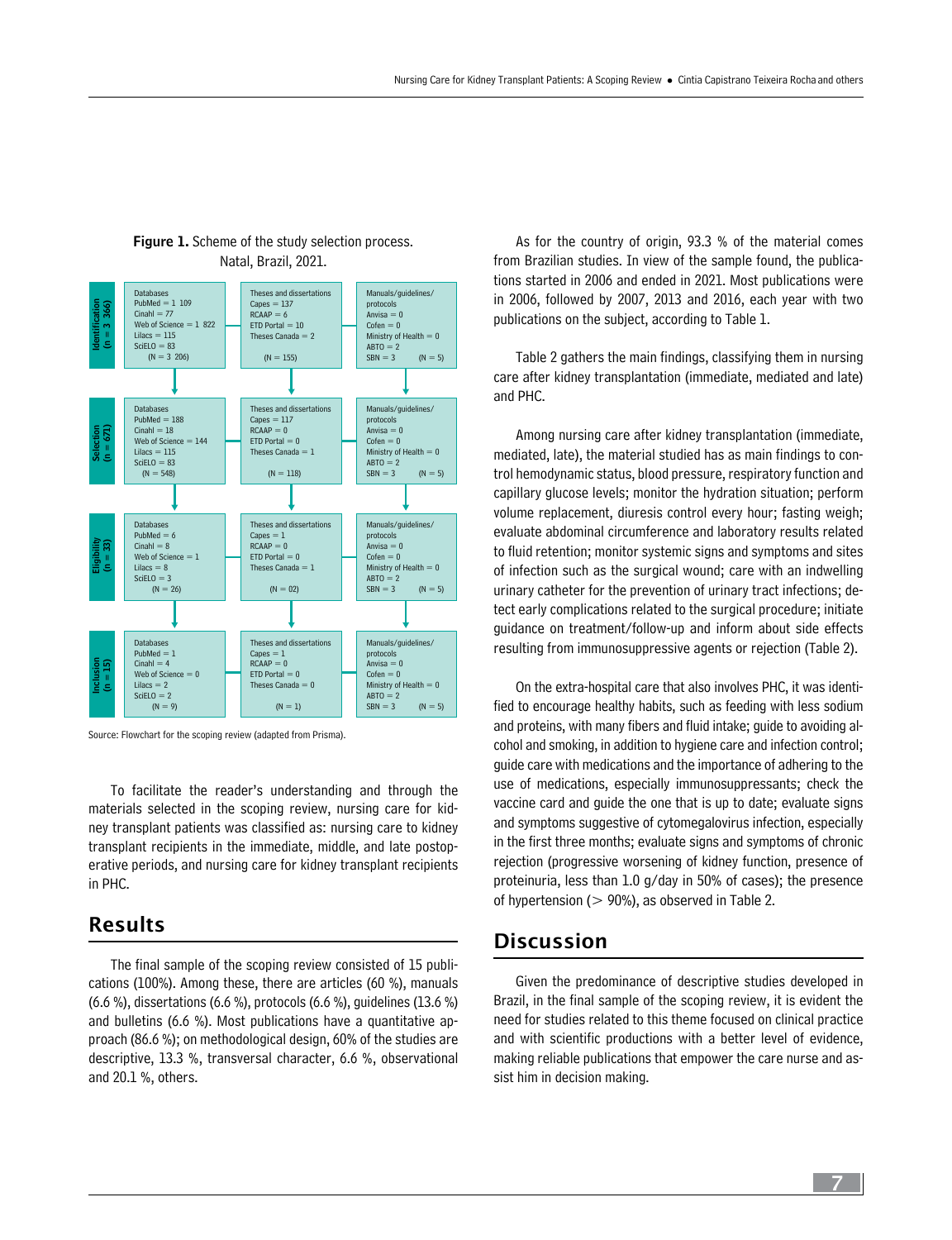| <b>Study code</b><br>(reference) | Study aim                                                                                                                                                                                                                                                                                    | Country<br>(year)       | Type of study/<br>approach/type of<br>publication/level of<br>evidence |
|----------------------------------|----------------------------------------------------------------------------------------------------------------------------------------------------------------------------------------------------------------------------------------------------------------------------------------------|-------------------------|------------------------------------------------------------------------|
| E1                               | Have evidence-based recommendations on Covid-19 vaccination for kidney                                                                                                                                                                                                                       | <b>Brazil</b>           | Descriptive/qualitative/                                               |
|                                  | transplant recipients.                                                                                                                                                                                                                                                                       | (2021)                  | Bulletin/5a                                                            |
| E <sub>2</sub>                   | Evaluate the knowledge of nurses in patient care in the immediate postoperative                                                                                                                                                                                                              | <b>Brazil</b>           | Exploratory, descriptive/                                              |
|                                  | period of kidney transplantation.                                                                                                                                                                                                                                                            | (2020)                  | qualitative/article/4b                                                 |
| E <sub>3</sub>                   | To know the complications that led patients to re-intern in the first year after                                                                                                                                                                                                             | <b>Brazil</b>           | Retrospective/                                                         |
|                                  | kidney transplantation and develop strategies to reduce them.                                                                                                                                                                                                                                | (2018)                  | quantitative/dissertation                                              |
| E4                               | Identify the care performed by people with kidney transplantation for the                                                                                                                                                                                                                    | <b>Brazil</b>           | Descriptive/qualitative/                                               |
|                                  | maintenance of the transplanted organ.                                                                                                                                                                                                                                                       | (2017)                  | article/4b                                                             |
| E <sub>5</sub>                   | To recognize the facilities and difficulties that people with CKD experience after                                                                                                                                                                                                           | <b>Brazil</b>           | Descriptive/qualitative/                                               |
|                                  | kidney transplantation.                                                                                                                                                                                                                                                                      | (2016)                  | article/4b                                                             |
| E6                               | To analyze the perceptions of transplant patients and health professionals about                                                                                                                                                                                                             | <b>Brazil</b>           | Exploratory, descriptive/                                              |
|                                  | kidney transplantation.                                                                                                                                                                                                                                                                      | (2016)                  | qualitative/article/4b                                                 |
| E7                               | Review sorting parameters, prevention and management strategies for diabetes                                                                                                                                                                                                                 | <b>Brazil</b>           | Descriptive/bibliographic                                              |
|                                  | mellitus before and after transplantation.                                                                                                                                                                                                                                                   | (2014)                  | review/article/4a                                                      |
| E8                               | To analyze the quality of life of people with chronic kidney failure undergoing                                                                                                                                                                                                              | <b>Brazil</b>           | Descriptive, cross/                                                    |
|                                  | hemodialysis compared to transplant patients.                                                                                                                                                                                                                                                | (2013)                  | quantitative/article/4b                                                |
| E <sub>9</sub>                   | Clarify the basic doubts that occur in the period after kidney transplantation.                                                                                                                                                                                                              | <b>Brazil</b><br>(2013) | Descriptive/qualitative/<br>manual/5a                                  |
| E10                              | Conduct a bibliographic survey about the role of care and educator of nurses in<br>kidney transplantation.                                                                                                                                                                                   | Brazil<br>(2012)        | Descriptive,<br>retrospective/<br>bibliographic review/<br>article/4a  |
| E11                              | Systematize the actions and planning of care provided to patients submitted to                                                                                                                                                                                                               | Brazil                  | Descriptive/qualitative/                                               |
|                                  | kidney transplantation by the nurse professional.                                                                                                                                                                                                                                            | (2008)                  | protocol/5a                                                            |
| E12                              | To identify nursing diagnoses in the immediate postoperative period of patients<br>undergoing kidney transplantation and to raise nursing actions proposed by the<br>Nursing Interventions Classification for nursing diagnoses identified in patients<br>undergoing kidney transplantation. | <b>Brazil</b><br>(2007) | Descriptive, transversal<br>character/qualitative/<br>article/4b       |
| E13                              | Identify nursing care recorded in the medical records of clients in the<br>postoperative period of kidney transplantation; discuss the implications of<br>records for nursing care; evaluate nursing care.                                                                                   | <b>Brazil</b><br>(2007) | Descriptive/<br>observational study/<br>article/4b                     |
| E14                              | To present recommendations for the practice of kidney transplantation, based on                                                                                                                                                                                                              | Brazil                  | Descriptive/qualitative/                                               |
|                                  | evidence published in the literature and clinical experience.                                                                                                                                                                                                                                | (2006)                  | guideline/5a                                                           |
| E15                              | To present recommendations for the practice of kidney transplantation, based on                                                                                                                                                                                                              | <b>Brazil</b>           | Descriptive/qualitative/                                               |
|                                  | evidence published in the literature and clinical experience.                                                                                                                                                                                                                                | (2006)                  | guideline/5a                                                           |

#### Table 1. Characterization of the included studies. Natal, Rio Grande do Norte, Brazil, 2021.

Source: Own elaboration.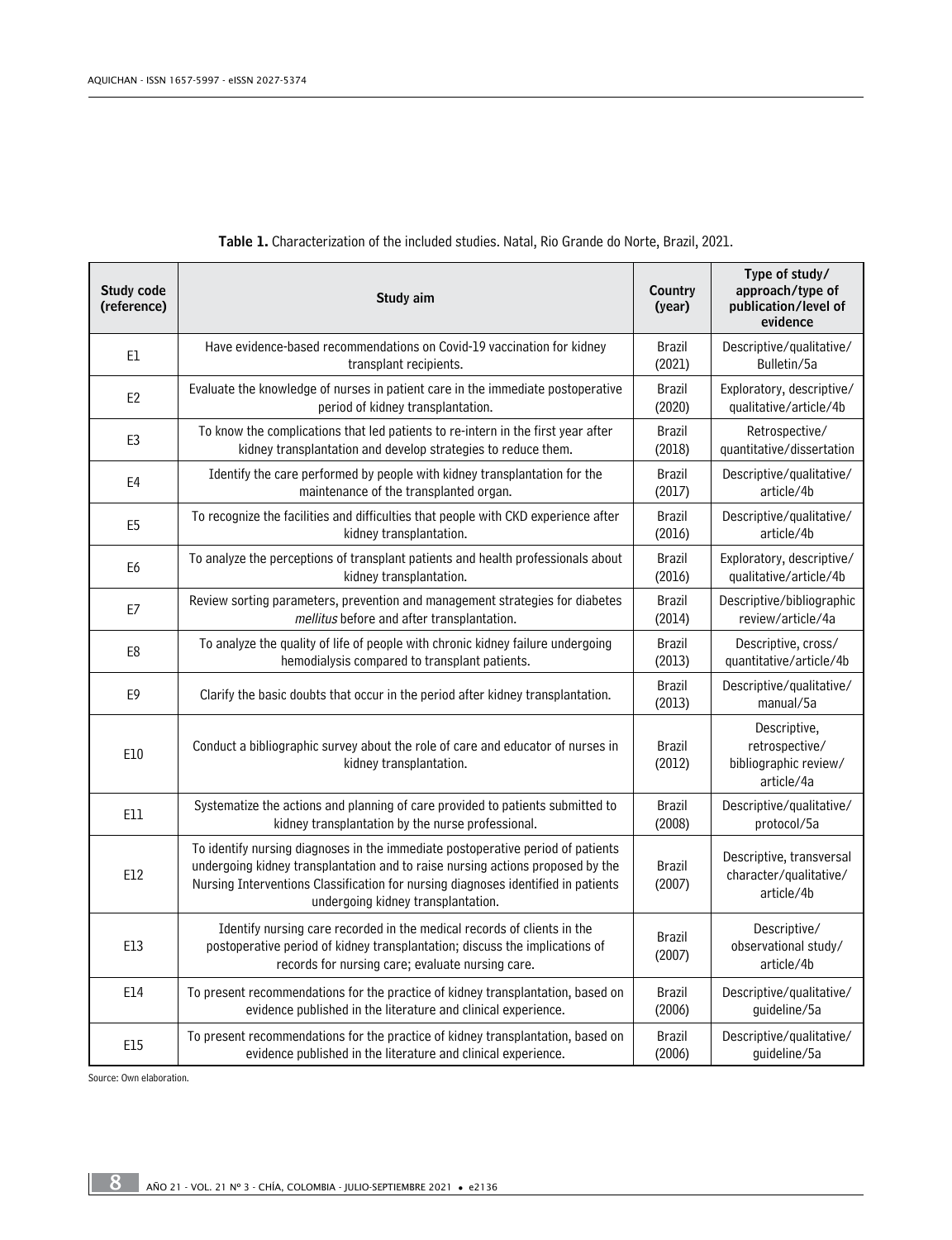#### Table 2. Main nursing care in kidney transplant patients mapped in the scoping review. Natal, Rio Grande do Norte, Brazil, 2021.

| <b>Classification of post-kidney</b><br>transplant nursing care | <b>Main results</b>                                                                                                                                                                                                                                                                                                                                                                                                                                                                                                                                                                                                                                                                                                                                                                                                                                                                                                                                                                                                                                                                                                                                                                                                                                                                                                                                                |
|-----------------------------------------------------------------|--------------------------------------------------------------------------------------------------------------------------------------------------------------------------------------------------------------------------------------------------------------------------------------------------------------------------------------------------------------------------------------------------------------------------------------------------------------------------------------------------------------------------------------------------------------------------------------------------------------------------------------------------------------------------------------------------------------------------------------------------------------------------------------------------------------------------------------------------------------------------------------------------------------------------------------------------------------------------------------------------------------------------------------------------------------------------------------------------------------------------------------------------------------------------------------------------------------------------------------------------------------------------------------------------------------------------------------------------------------------|
| Immediate post-operative<br>nursing care                        | • Carrying out the systematization of nursing care (30).<br>• Maintaining bed rest for the first 24 hours and guiding the patient not to exert physical effort (1-5, 15, 22, 23, 27-32).<br>• Clinical evaluation of the sign and symptoms of sudden anuria, for the prevention of kidney artery thrombosis (29-31).<br>• Monitoring the level of consciousness and cough reflex (30, 33).<br>• Monitoring of systemic signs and symptoms and sites of infection such as the surgical wound (15, 32, 34).<br>• Carrying out medication handling (15, 33).<br>• Control of hemodynamic status, blood pressure, respiratory function and capillary blood glucose levels (31, 33, 35-37).<br>• Monitoring the hydration situation, performing volume replacement, controlling diuresis every hour, weighing in<br>fasting, assessing waist circumference and laboratory results regarding fluid retention (4, 15, 30, 36, 38-40).<br>• Care with an indwelling urinary catheter for the prevention of urinary tract infections (15, 33).<br>• Care with surgical drains (15, 33, 36).<br>• Administration of a light diet after 8 to 12 hours of fasting if clinical conditions exist (15).<br>• Limiting the number of visits (15, 30, 33).                                                                                                                          |
| Immediate post-operative<br>nursing care                        | • Carrying out the systematization of nursing care (30).<br>• Monitoring of systemic signs and symptoms and sites of infection such as the surgical wound (15, 30, 31, 34).<br>• Carrying out medication administration (15, 33).<br>• Control of hemodynamic status, blood pressure, respiratory function and capillary blood glucose levels.<br>• Continuous monitoring of vital signs, patient weight in fasting (4, 15, 16, 30, 38-40).<br>• Recording and evaluation of diet acceptance; maintenance of care with indwelling bladder catheter, with the removal of<br>the bladder catheter on the 4th postoperative day (1, 3).<br>• Monitoring the hydration situation; performing volume replacement; diuresis control every hour; weighs in fasting;<br>evaluation of waist circumference and laboratory results regarding fluid retention (1, 30, 31, 34).<br>• Beginning of guidance on adherence to treatment/follow-up and information on side effects resulting from<br>immunosuppressive agents or rejection (15, 36, 38).<br>• Exercise of the caregiving and educator role (36).<br>• Early detection of complications related to the surgical procedure (33, 36, 37, 39).<br>• Assessment of the presence of hemorrhage, hematomas in the surgical wound and dressing changes (31, 33, 38).<br>• Encouragement to walk as early as possible (33). |
| Late postoperative nursing care                                 | • Prevention of surgical wound infection and urinary infection, in addition to the removal of surgical stitches (30, 31, 40).<br>• Offering recommendations on the correct use of immunosuppressants and other necessary medications (15, 36, 38).<br>• Guidance on the importance of attending scheduled outpatient appointments; exams scheduled weekly during the first<br>30 days; monitoring of vital signs, capillary blood glucose; dietary recommendations; regular physical activity; obesity<br>prevention; avoidance of alcohol and tobacco (15, 31, 37).<br>• Exercise of the caregiving and educator role (36).<br>• Advice on staying away from people with contagious diseases or animals and frequent hand washing (40).<br>• Avoidance of lifting heavy objects, pulling or pushing large objects, because between the 6th and 8th week, the surgical<br>wound must heal completely (15, 30).<br>• Clinical evaluation of the emergence of lymphoceles; evaluation for the presence of a palpable mass, hydronephrosis<br>and edema of the lower limb on the transplant side (38).                                                                                                                                                                                                                                                                |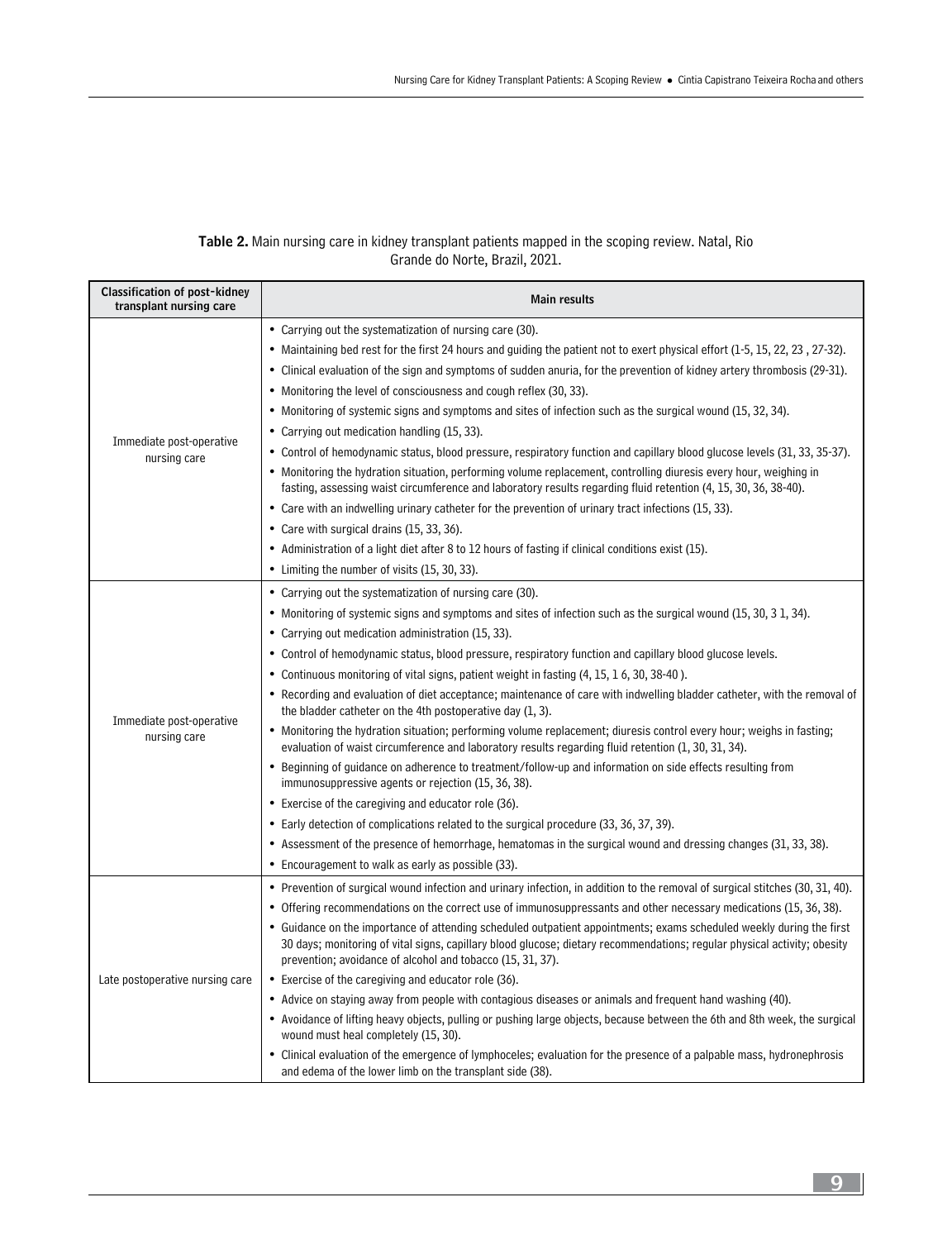| <b>Classification of post-kidney</b><br>transplant nursing care | Main results                                                                                                                                                                                                                                                                                                                                                                                                                                                                                                                                                                                                                                                                                                                                                                                                                                                                                                                                                                                                                                                                                                                                                                                                                        |
|-----------------------------------------------------------------|-------------------------------------------------------------------------------------------------------------------------------------------------------------------------------------------------------------------------------------------------------------------------------------------------------------------------------------------------------------------------------------------------------------------------------------------------------------------------------------------------------------------------------------------------------------------------------------------------------------------------------------------------------------------------------------------------------------------------------------------------------------------------------------------------------------------------------------------------------------------------------------------------------------------------------------------------------------------------------------------------------------------------------------------------------------------------------------------------------------------------------------------------------------------------------------------------------------------------------------|
| Nursing care for kidney                                         | • Regular maintenance of follow-up with consultations by the multidisciplinary team (36, 40).<br>• Exercise of the caregiving and educator role (36).<br>• Encouragement of scheduled exams; monitoring of vital signs; regular physical activity; obesity prevention (36, 40, 41).<br>• Encouraging healthy habits, such as eating less sodium and protein, with lots of fiber and fluid intake (27).<br>• Guidance on avoiding alcohol and smoking, as well as hygiene care and infection control (40).<br>• Guidance on medication care and the importance of adherence to the use of medications, especially<br>immunosuppressants (31, 36, 37, 39, 40).<br>• Guidance on returning to sexual activity and family planning (4, 16).<br>• Avoidance of abdominal exertion and exercises in the first months after surgery (39).<br>• Guidance on the use of sunscreen and avoiding the sun (16, 35).<br>• Monitoring the patient from the beginning of the evolution of their disease to a better quality of life after the procedure<br>$(16, 33, 34, 37)$ .<br>Orientation of the patient to always walk with their identification card about their transplant condition, in addition to their<br>medication (15, 32, 34, 36). |
| transplant recipients in PHC                                    | • Updated vaccination card — including Covid-19 vaccination (41).                                                                                                                                                                                                                                                                                                                                                                                                                                                                                                                                                                                                                                                                                                                                                                                                                                                                                                                                                                                                                                                                                                                                                                   |
|                                                                 | • Evaluation of signs and symptoms suggestive of cytomegalovirus infection, especially in the first three months (37).<br>• Evaluation of signs and symptoms of chronic rejection (progressive worsening of kidney function, presence of<br>proteinuria, less than 1.0 g/day in 50% of cases), presence of arterial hypertension ( $> 90\%$ )(15, 34-36).                                                                                                                                                                                                                                                                                                                                                                                                                                                                                                                                                                                                                                                                                                                                                                                                                                                                           |

Source: Own elaboration.

Nursing care for kidney transplant patients is essential for the maintenance and preservation of the graft and quality of life of the patient. This care constitutes the basic structure for the patient in the post-transplant period because nursing is the category that is present 24 hours next to the patient during hospitalization and that also monitors and monitors the responses of the organism along with the three levels of health complexity (40).

Research developed on the culture of patient safety in kidney transplantation showed the need for continuous improvement of the nursing professional in the face of theoretical and practical knowledge related to transplantation. It is noteworthy that the nursing professional must be trained and have the skills and competence to assist the transplanted patient to enable safe care for patients and staff, a better quality of care provided, a higher graft survival and better quality of life for kidney transplant recipients (42).

Considering the classification used in the review of the scope in question for nursing care for kidney transplant recipients in the immediate, middle and late postoperative periods, and nursing care for kidney transplant recipients in PHC, results were found for each classification.

For this, nursing care in the immediate postoperative period is vital, being considered a care for critical care. In the first 24

hours after kidney transplantation, nursing actions aim to prevent complications and prioritize the continuous evaluation of general health status with noninvasive monitoring of vital signs and evaluation of the nursing team of 1 hour/1 hour in the first 12 postoperative hours, which allows early and appropriate interventions for each type of worsening. This period of great potential for hemodynamic instability, cardiovascular and neurological complications, important metabolic alterations and the need for replacement of parenteral fluids in large volumes that require intensive care for the maintenance of life (5, 23, 43, 44-49).

The main complications of this period are related to the surgical procedure of kidney transplantation, such as: kidney artery thrombosis, hemorrhage, kidney surgery, urinary obstruction; and non-surgical complications such as acute graft rejection (37, 41). Therefore, the care of the nursing team should be based on clinical evaluation based on physical examination and laboratory tests for monitoring kidney function, pulmonary and cardiovascular function, with emphasis on monitoring the hydroelectrolytic balance and signs and symptoms of kidney injury (5, 23, 33, 50).

Nursing care in the middle postoperative period is a continuity of the surveillance of these patients. The main complications in this period are kidney vein thrombosis, bladder fistula, urinary fistula, kidney shop hematoma, urinary infection and hypertension.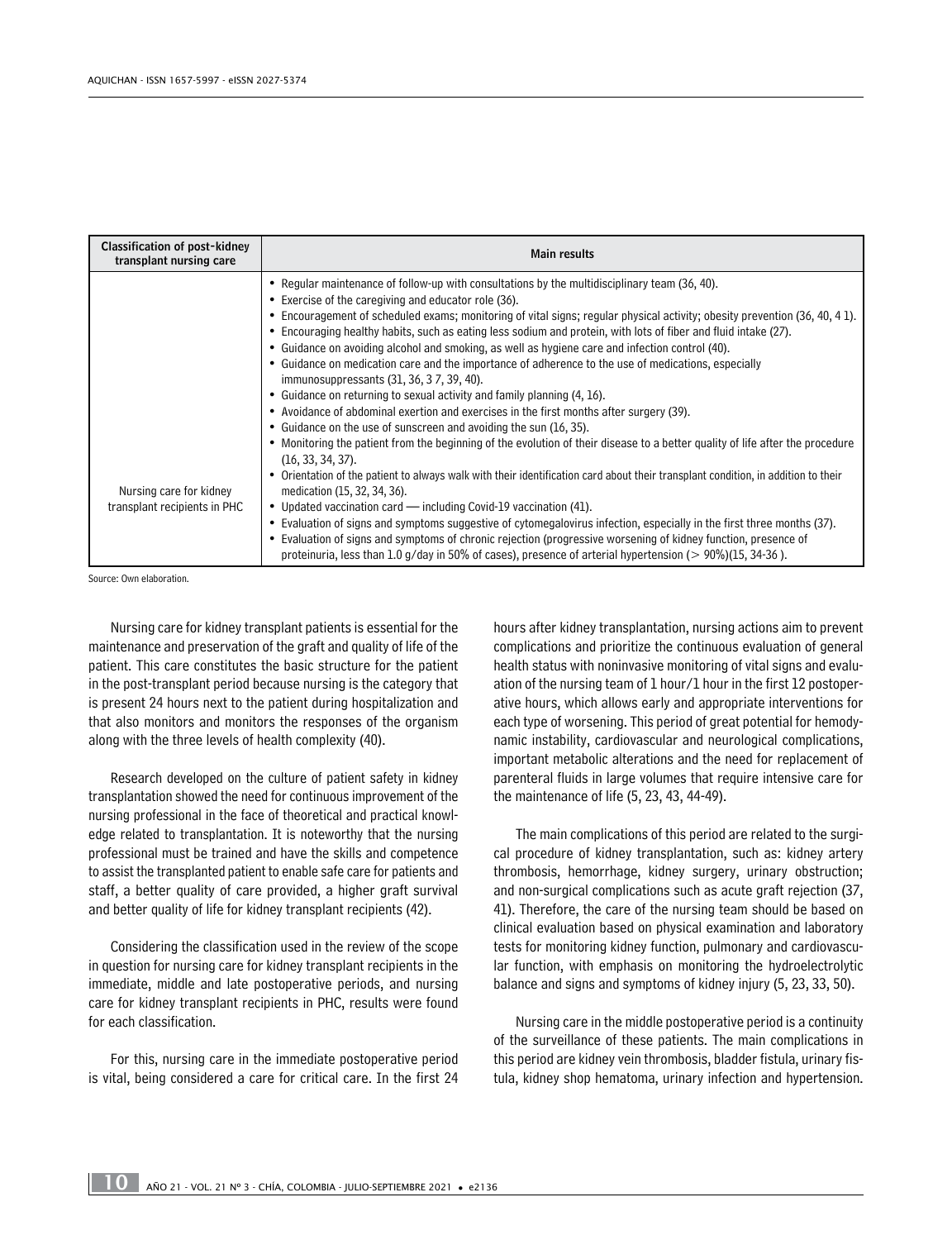The emphasis of care in this period is the monitoring of the hydroelectrolytic balance, care for infection prevention, pain control, maintenance and stimulation of pulmonary function, early ambulation, restoration of gastrointestinal functions and restoration of kidney function (37, 51-53).

In this moment of care still in the hospital environment, it is extremely important to create the bond between professionals and the patient, because the longevity of the graft, the quality of life of the recipient and self-care are associated with his/her treatment' and the latter, directly linked to the relationships established throughout the health network. Thus, the professional must establish a dialogical relationship with the client, with a clear language, holistic treatment, individualized, considering their socioeconomic, cultural, religious and cognitive condition (37, 41, 53-58).

How far from the surgical procedure, surgical complications are more difficult to happen, but they may still be present, coming to light, more predominantly, clinical complications (59). Thus, we can say that, in the late postoperative period, the most common complications are lymphocele, urinary infection, cytomegalovirus infection, systemic arterial hypertension, diabetes mellitus, rejection of the acute or chronic graft (32, 37, 41, 60 -65).

However, late nursing care is based on the care of the surgical wound, the scores of laboratory results of the general state of health and kidney function, but the care of guidance to the recipient and family members regarding the use of immunosuppressants, the importance of returning to consultations and the performance of scheduled tests, maintenance of dietary recommendations and physical activity, among others (15, 32).

This study highlights the inclusion of nursing care for kidney transplant recipients in PHC. As important as the follow-up of kidney transplant recipients in secondary care, that is, in the specialized outpatient clinic, it is the follow-up of it in PHC in the basic units and in the family health strategy in the municipalities of origin.

It is important to highlight that the kidney transplant patient is still a patient with CKD and should be inserted in the health care network at the three levels of complexity, according to their need.

Published in March 2014, Ordinance 389 defines the criteria for the organization of the care line of the person with CKD. Thus, it is the responsibility of PHC to perform educational activities

and support self-care, expanding the autonomy of the person with CKD, such as stimulating and guiding therapeutic adherence, updating the vaccination card, personal and home hygiene care, and care for the prevention of opportunistic infections due to immunosuppression (2).

It is the responsibility of specialized outpatient care to maintain communication with the multidisciplinary teams of the other components of the Health Care Network (2). This shows that networking among the levels of complexity of care for patients with CKD is extremely important.

Moreover, the potential of studies of this nature is considered by synthesizing and mapping knowledge that ensures a care practice based on scientific evidence and allows decision-making. Added to this theme and the evidence summed up for nursing professionals working with kidney transplant patients in a perspective of guidance and support to safe nursing care practices.

The heterogeneity of the selected studies and even the possibility of vice-studies in individual studies described are uncontrolled characteristics in this type of study and is considered as a limitation of the research. Another limiting feature would be the non-inclusion of material published and available in full in a nonfree online medium that could add scientific value to this scoping review. The scarcity of studies focused on nursing care in the international literature was listed as a complicating feature, but not controlled in this type of study.

# Conclusion

It was concluded that the study allowed mapping nursing care to kidney transplant patients in the immediate, immediate, late and PHC postoperative periods.

The mapping of nursing care to kidney transplant recipients provides the strengthening of the care offered in the health care network and is configured as an instrument that induces co-responsibility and quality intending to continuously improve health outcomes. An important driver for the praxis (action-reflectionaction) of science and for the valorization of nursing.

Given the complexity that the patient submitted to kidney transplantation presents, it is necessary that the nurse who assists this public be trained to conduct care efficiently in the face of the com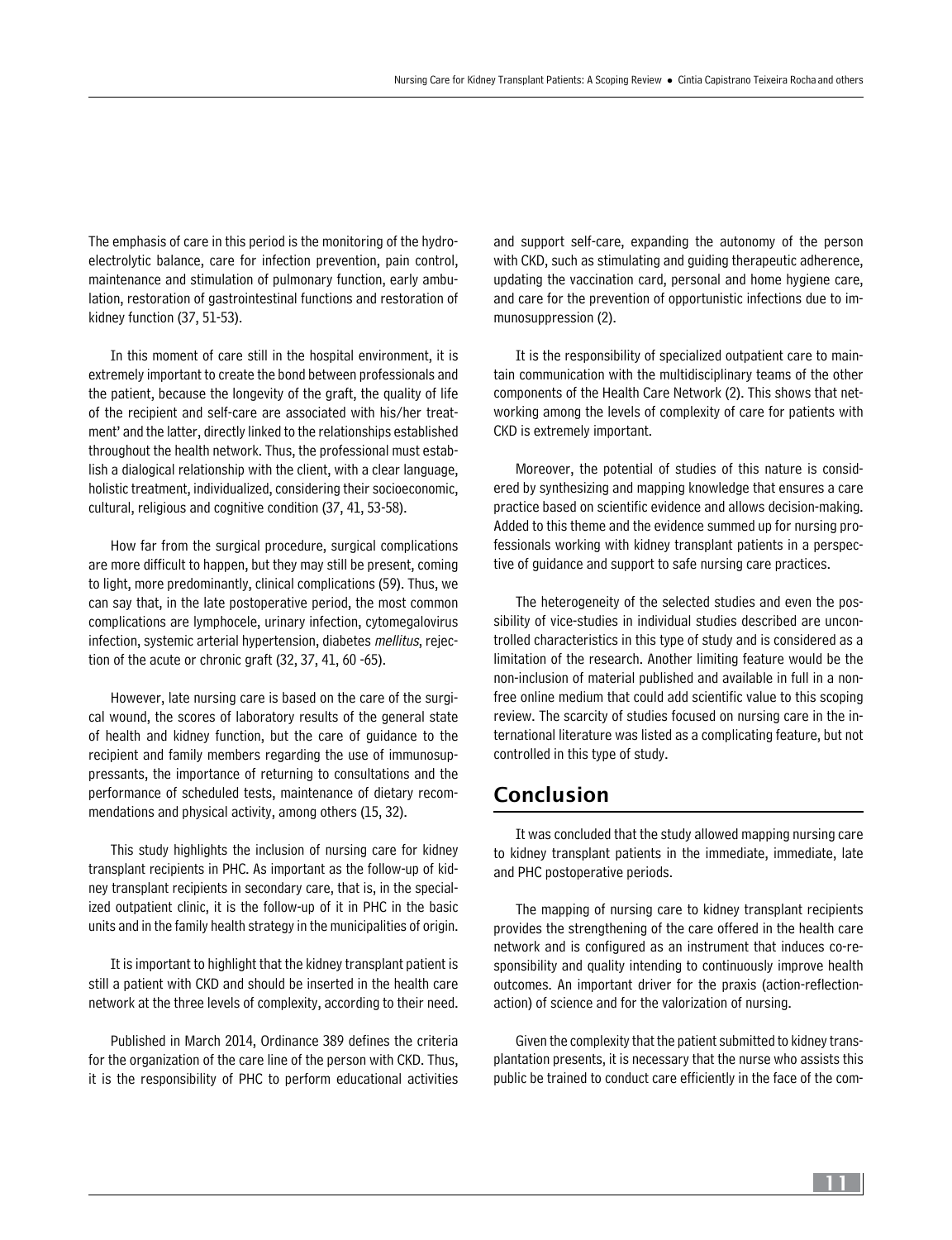plex situations resulting from the clinical profile of patients, developing their practice of competent care for safe decision-making, ensuring patient safety and based on scientific evidence.

The insertion of primary health care in the care of kidney transplant patients becomes a differential of this study. In addition, this care is considered essential in the process for graft maintenance in transplanted patients, as it allows better treatment support, promotion and prevention of diseases such as opportunistic infectious diseases, reduction of anxiety regarding doubts and difficulties of treatment and greater emotional support for the user and the family.

Conflicts of interest: None declared.

# References

- 1. Ruiz-Ortega M, Rayego-Mateos S, Lamas S, Ortiz A, Rodrigues-Diez RR. Targeting the progression of chronic kidney disease. Nat. Rev. Nephrol. 2020;16(5):269-88. DOI: [https://doi.org/10.1038/s41581-019-0248-y](about:blank)
- 2. Ministério da Saúde do Brasil. Portaria n.º 389, de 13 de março de 2014. 2014. Disponível em: [http://bvsms.saude.gov.](http://bvsms.saude.gov.br/bvs/saudelegis/gm/2014/prt0389_13_03_2014_rep.html) [br/bvs/saudelegis/gm/2014/prt0389\\_13\\_03\\_2014\\_rep.html](http://bvsms.saude.gov.br/bvs/saudelegis/gm/2014/prt0389_13_03_2014_rep.html)
- 3. Sallenave MP, Françoso MM, Gusukuma LW, Pestana JOM. Transplantar ou não transplantar. Em: Pestana JOM, Freitas TVS, Silva Junior HT, editores. Transplante renal: manual prático. São Paulo: Livraria Balieiro; 2014. p. 3-15.
- 4. Oliveira FLSO. Complicações como causas de reinternações no primeiro ano pós-transplante kidney [dissertação]. Fortaleza: Universidade Federal do Ceará; 2018.
- 5. Zílio IC, Zanella KA, Marolli C, Souza SS, Silva TG, Araújo BN. Kidney transplantation: Intensive therapeutic nurse in the immediate post-operative. Rev Pesq. 2020;12:1144-9. DOI: <https://doi.org/10.9789/2175-5361.rpcfo.v12.8021>
- 6. Santos FMR. Prevalence and factors associated with non-enrollment for kidney transplant. Cad Saúde Pública. 2021;37(6):e00043620. DOI: <https://doi.org/10.1590/0102-311x00043620>
- 7. Silva GL, Lemos KCR, Barbosa AO, Santos GMR dos. Perception of chronic kidney patients undergoing hemodialysis, about kidney transplantation. Rev. Enferm. UFPE online. 2020;14e244498. DOI: [https://doi.org/10.5205/1981-](https://doi.org/10.5205/1981-8963.2020.244498) [8963.2020.244498](https://doi.org/10.5205/1981-8963.2020.244498)
- 8. Mesa-Melgarejo L, Carrillo-Algarra AJ, Castiblanco RA, Reina LM, Ávila TM. Terapias de sustitución de la función renal: metaestudio y síntesis de evidencias cualitativas. Aquichan. 2017;17(3):328-52. DOI: [https://doi.org/10.5294/](https://doi.org/10.5294/aqui.2017.17.3.9) [aqui.2017.17.3.9](https://doi.org/10.5294/aqui.2017.17.3.9)
- 9. Rocha FL, Echevarría-Guanilo ME, Silva DMGV, Gonçalves N, Lopes SGR, Boell JEW *et al*. Relationship between quality of life, self-esteem and depression in people after kidney transplantation. Rev. Bras. Enferm. 2020;73(1):e20180245. DOI: <https://doi.org/10.1590/0034-7167-2018-0245>
- 10. Daiani GB, Zanesco C, Vanusa MGR, Paula A, Tavares DRS. Apoio familiar no processo de transplante renal. Rev. Fam., Ciclos Vida Saúde Contexto Soc. 2018;6(3). Disponível em: <https://www.redalyc.org/articulo.oa?id=497956691003>
- 11. Tavares MG, Junior HTS, Pestana JOM. Early Hospital Readmission (EHR) in kidney transplantation: A review article. J. Bras. Nefrol. 2020;42(2):231-7. DOI: <https://doi.org/10.1590/2175-8239-jbn-2019-0089>
- 12. Evangelista FVP, Rocha VLC, Barbosa AS, Studart RMB, Bonfin IM, Barbosa IV. Characterization and clinical evolution of transplanted patients of a high complexity postoperative unit. Rev Enferm. UFPI. 2018;7(1):4-9. Disponível em: [https://](https://revistas.ufpi.br/index.php/reufpi/article/view/6281/pdf) [revistas.ufpi.br/index.php/reufpi/article/view/6281/pdf](https://revistas.ufpi.br/index.php/reufpi/article/view/6281/pdf)
- 13. Cunha Primo HFB, Hayakawa LY. Conhecimento da equipe de enfermagem na assistência ao paciente em pós-operatório de transplante renal. Rev. Uningá Review. 2017;29(3). Disponível em: [http://34.233.57.254/index.php/uningareviews/](http://34.233.57.254/index.php/uningareviews/article/view/1975) [article/view/1975](http://34.233.57.254/index.php/uningareviews/article/view/1975)
- 14. Quaglio WH, Bueno WMV, Almeida EC. Difficulties faced by nursing teams in the care of transplant patients: Review of integrative literature. Arq. Cienc. Saúde. 2017;21(1):53-8. DOI:<https://doi.org/10.25110/arqsaude.v21i1.2017.6076>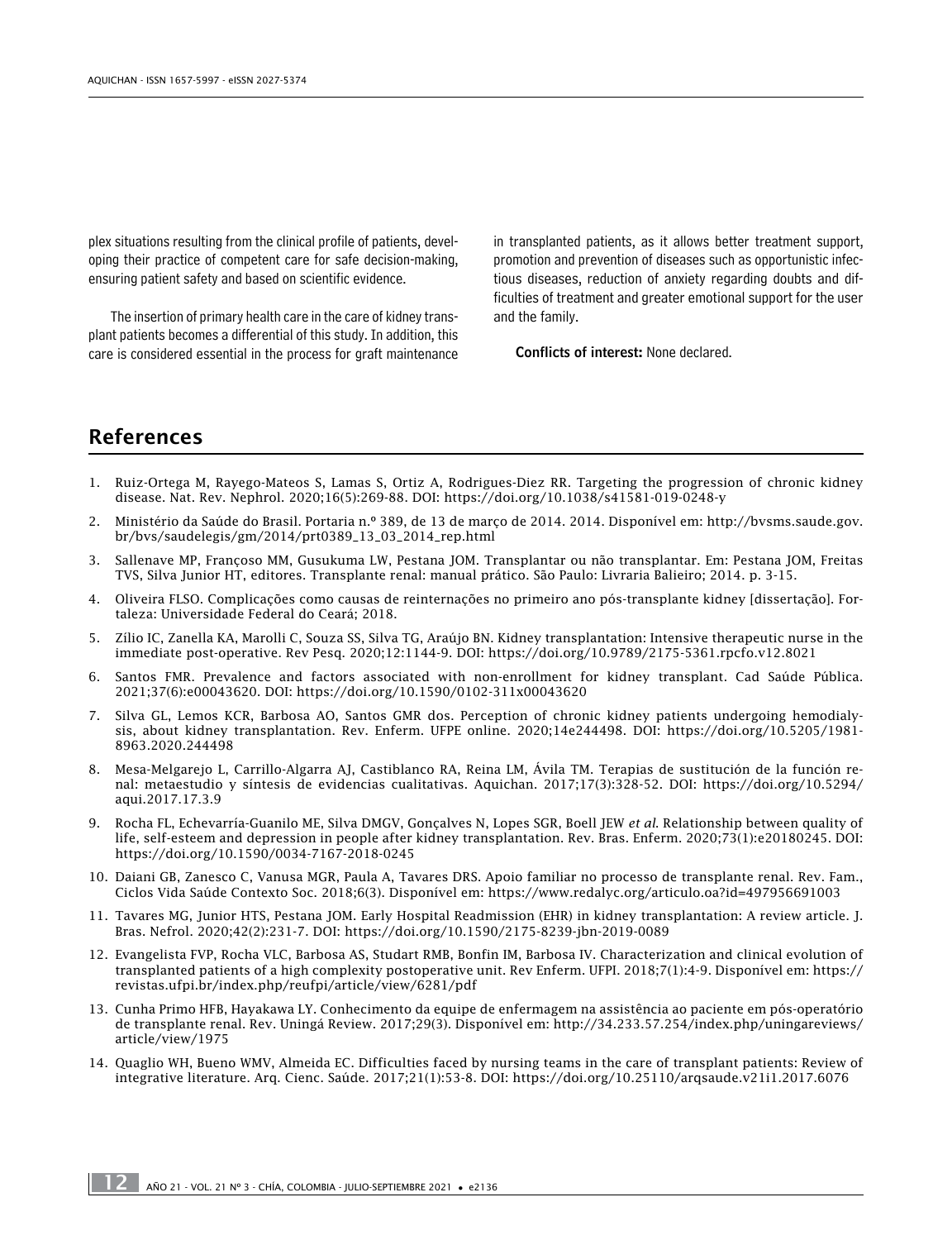- 15. Associação Brasileira de Transplante de Órgãos (ABTO). Manual de Transplante Renal: período pós-transplante. Barueri: Lopso; 2013
- 16. Pérez RC, Pérez RE. Aplicación de la terminología NANDA-NOC-NIC en un paciente trasplantado de páncreas riñón. Enferm. Nefro. 2016;19(1):87-91. Disponible en: [http://scielo.isciii.es/scielo.php?script=sci\\_arttext&pid=S2254-](http://scielo.isciii.es/scielo.php?script=sci_arttext&pid=S2254-28842016000100010&lng=es) [28842016000100010&lng=es](http://scielo.isciii.es/scielo.php?script=sci_arttext&pid=S2254-28842016000100010&lng=es)
- 17. Cunha TGS, Lemos KC. Nursing care for kidney transplant phases: An integrative review. Hrj. 2020;1(8):26-41. DOI: <https://doi.org/10.51723/hrj.v1i8.143>
- 18. Silva RAR, Souza NVL, Oliveira SBC, Costa CS, Gonçalves PO, Menezes RM. Preditores para o estabelecimento dos diagnósticos de enfermagem em pacientes transplantados renais. Rev Cubana Enfermer. 2018;34(2):e1360. Disponível em: [http://scielo.sld.cu/scielo.php?script=sci\\_arttext&pid=S0864-0319201800020000](http://scielo.sld.cu/scielo.php?script=sci_arttext&pid=S0864-0319201800020000)
- 19. Faraldo CA, Ibáñez RM, Río RM, Esteban PC, Lope AT, Muñoz JD. Frecuencia de los diagnósticos de enfermería en el primer ingreso del paciente con un trasplante renal reciente. Enferm Nefrol. 2017;20(1):76-81. Disponible en: [http://](http://scielo.isciii.es/scielo.php?script=sci_arttext&pid=S2254-28842017000100010&lng=es) [scielo.isciii.es/scielo.php?script=sci\\_arttext&pid=S2254-28842017000100010&lng=es](http://scielo.isciii.es/scielo.php?script=sci_arttext&pid=S2254-28842017000100010&lng=es)
- 20. Rodríguez CRD. Necesidad de mejoras en la comunicación y educación sanitaria del paciente receptor de trasplante renal. Rev Cubana Enfermer. 2016;32(3). Disponible en: [http://scielo.sld.cu/scielo.php?script=sci\\_arttext&pid=S0864-](http://scielo.sld.cu/scielo.php?script=sci_arttext&pid=S0864-03192016000300002&lng=es) [03192016000300002&lng=es](http://scielo.sld.cu/scielo.php?script=sci_arttext&pid=S0864-03192016000300002&lng=es)
- 21. Câmara JJCC, Queiroz PL, Santana MAS, Paiva SSP. Strategies implemented by nurses for learning kidney transplant immunosuppression. Cienc. Cuid. Saude. 2016;15(2):282-7. DOI:<https://doi.org/10.4025/cienccuidsaude.v15i2.28502>
- 22. Cordeiro JABL, Brasil VV, Silva AMTC, Oliveira LMAC, Zatta LT, Silva ACCM. Quality of life and hemodialytical treatment: Renal insufficiency patient evaluation. Rev. Eletr. Enf. 2009;11(4):785-93. DOI:<https://doi.org/10.5216/ree.v11i4.33224>
- 23. Marques RVS, Freitas VL. Importance of nursing care in renal transplanted patient care. Rev. Enferm. UFPE online. 2018;12(12):3436-44. DOI:<https://doi.org/10.5205/1981-8963-v12i12a237692p3436-3444-2018>
- 24. Dâmaso AG, Santos CS, Bezerra ASCE. Assistência de enfermagem nos cuidados perioperatórios de pacientes em transplante renal. CBioS, 2017;4(2):271.
- 25. Leite RF *et al*. Medición de la adhesión a los medicamentos inmunosupresores en receptores de trasplante renal. Acta Paulista Enferm. 2018;31(5):489-96. DOI: <https://doi.org/10.1590/1982-0194201800069>
- 26. Gonçalves P, Loureiro L, Fernandes M. Sexual function of kidney transplant recipients. Rev Enferm Referência. 2019;21:47-58. Rev. Enferm. Referência. DOI:<https://doi.org/10.12707/RIV19009>
- 27. Ministério da Saúde do Brasil. Portaria n.º 4.279, de 30 de dezembro de 2010. Disponível em: [http://bvsms.saude.gov.](http://bvsms.saude.gov.br/bvs/saudelegis/gm/2010/prt4279_30_12_2010.html) [br/bvs/saudelegis/gm/2010/prt4279\\_30\\_12\\_2010.html](http://bvsms.saude.gov.br/bvs/saudelegis/gm/2010/prt4279_30_12_2010.html)
- 28. Peters MDJ, Godfrey C, Mcinerney P, Baldini SC, Khalil H, Parker D. Scoping reviews. Em: Aromataris E, Munn Z, editores. Joanna Briggs Institute Reviewer's Manual. The Joanna Briggs Institute, 2017. Available from: [https://reviewersmanual.](https://reviewersmanual.joannabriggs.org/) [joannabriggs.org/](https://reviewersmanual.joannabriggs.org/)
- 29. Filho VCB, Tricco AC. Scoping review: A relevant methodological approach for knowledge synthesis in Brazil's health literature. Rev Bras Ativ.&S. 2019;24(0082):1-3. DOI:<https://doi.org/10.12820/rbafs.24e0082>
- 30. Luvisotto MM, Carvalho RGLE, Galdeano LE. Renal transplantation: diagnosis and nursing intervention in patients during immediate postoperative period. Einstein. 2007;5(2):117-22. DOI: [http://apps.einstein.br/revista/arquivos/](http://apps.einstein.br/revista/arquivos/pdf/441-117-122.original-renal.5.2.1.pdf) [pdf/441-117-122.original-renal.5.2.1.pdf](http://apps.einstein.br/revista/arquivos/pdf/441-117-122.original-renal.5.2.1.pdf)
- 31. Roque KE, Melo ECP, Tonini T. Post operation of renal transplant: Evaluating the care and the nursing care record. Esc. Anna Nery. 2007;11(3):409-16. DOI:<https://doi.org/10.1590/S1414-81452007000300003>
- 32. Santos BPD, Lise F, Feijó AM, Garcia RP, Schwartz E. Cuidados realizados pelas pessoas com transplante renal para a manutenção do órgão. Rev. Enferm. UFPE. 2017;11(8):3108-21. Disponível em: [https://pesquisa.bvsalud.org/portal/](https://pesquisa.bvsalud.org/portal/resource/pt/bde-32535) [resource/pt/bde-32535](https://pesquisa.bvsalud.org/portal/resource/pt/bde-32535)
- 33. Associação Brasileira de Transplante de Órgãos (ABTO). Assistência de enfermagem ao paciente submetido ao transplante renal. Protocolo de cuidados de enfermagem em Transplante de Órgãos; 2008.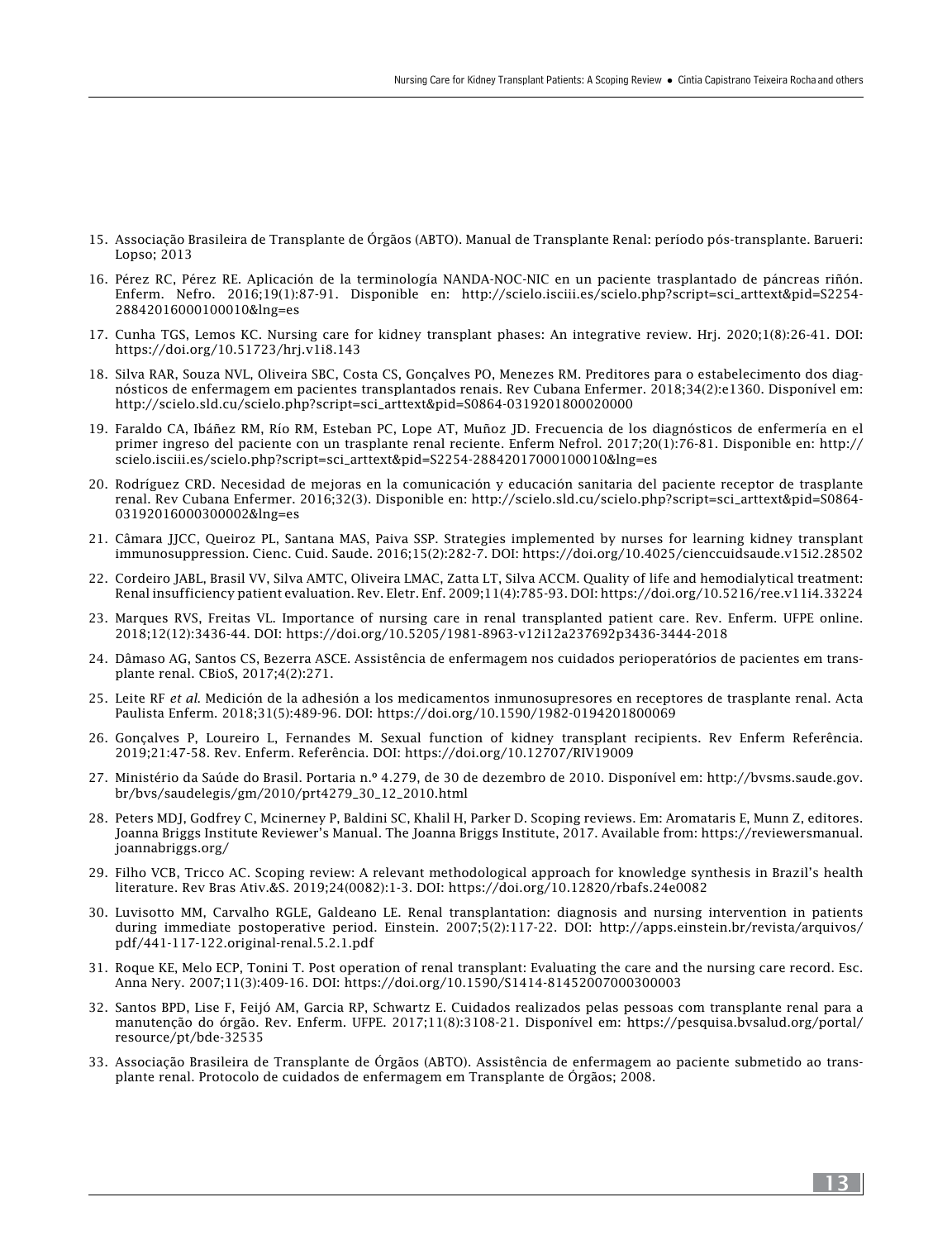- 34. Santos BPD, Viegas AC, Feijó AM, Lise F, Schwartz E. Foi/não foi tudo o que pensava: facilidades e dificuldades após o transplante renal. Rev Gaúcha Enferm. 2016;37(3):e60135. DOI: <https://doi.org//10.1590/1983-1447.2016.03.60135>
- 35. Magalhães ACL, Coelho GD, Azevedo MA, Lazzari DD, Jung W. Quality of life of patients with chronic renal failure hemodialysis — To kidney transplant. Rev enferm UFPE. 2013;7(9):5442-52. Available from: [https://periodicos.ufpe.br/](https://periodicos.ufpe.br/revistas/revistaenfermagem/article/view/11828/) [revistas/revistaenfermagem/article/view/11828/](https://periodicos.ufpe.br/revistas/revistaenfermagem/article/view/11828/)
- 36. Novaes GC. El enfermero asistencial y educador en una unidad de trasplante renal: un desafío. Enferm Glob. 2012;11(3):346-50. DOI: https://doi.org/10.6018/eglobal.11.3.155241
- 37. Sociedade Brasileira de Nefrologia (SBN). Transplante renal: complicações não-cirúrgicas. Projeto Diretrizes; 2006.
- 38. Associação Brasileira de Transplante de Órgãos (ABTO). Transplante renal: complicações cirúrgicas. Projeto. Diretrizes; 2006.
- 39. Khong MJ, Chong CP. Prevention and management of new-onset diabetes mellitus in kidney transplantation. Neth J Med. 2014;72(3):127-34. Available from: https://njmonline.nl/cntpdf.php?t=i&id=171#page=14
- 40. Prates DS, Camponogara S, Arboit ÉL, Tolfo F, Beuter M. Kidney transplant: Perceptions from patients and healthcare professionals about kidney transplants. Rev enferm UFPE online. 2016;10(4):1264-72. Available from: [https://periodi](https://periodicos.ufpe.br/revistas/revistaenfermagem/article/view/11112/)[cos.ufpe.br/revistas/revistaenfermagem/article/view/11112/](https://periodicos.ufpe.br/revistas/revistaenfermagem/article/view/11112/)
- 41. Sociedade Brasileira de Nefrologia (SBN). Recomendação para vacinação dos transplantados contra a covid-19; 2021.
- 42. Pavan NF, Magalhães AL, Poncio DF, Ascari RA, Zanini PD, Knihs NS, Silva OM. Cultura de seguridad del paciente en el trasplante renal en el oeste de Santa Catarina. Acta Paul Enferm. 2019;32(4):398-405. DOI: [https://doi.org/10.1590/1982-](https://doi.org/10.1590/1982-0194201900055) [0194201900055](https://doi.org/10.1590/1982-0194201900055)
- 43. Pedroso JL, Dutra LA, Braga-Neto P, Abrahao A, Andrade JBC, Silva GL *et al*. Neurological complications of solid organ transplantation. Arq. Neuro-Psiquiatr. 2017;75(10):736-47. DOI: <https://doi.org/10.1590/0004-282x20170132>
- 44. Silva G, Santos L, Silva A, Ramos I, Bonfim I, Studart R. Sistematização da assistência de enfermagem no pós-operatório de transplante renal pediátrico. Enfermagem em Foco. 2020;11(1). DOI: [https://doi.org/10.21675/2357-707X.2020.](https://doi.org/10.21675/2357-707X.2020.v11.n1.2534) [v11.n1.2534](https://doi.org/10.21675/2357-707X.2020.v11.n1.2534)
- 45. Haberal M, Boyvat F, Akdur A, Kýrnap M, Özçelik U, Karakayalý FY. Surgical Complications After Kidney Transplantation. Exp Clin Transplant. 2016;6:587-95. DOI: <https://doi.org/10.6002/ect.2016.0290>
- 46. Santos MM *et al*. Frailty predicts surgical complications after kidney transplantation. A propensity score matched study. PLoS ONE. 2020;15(2):e0229531. DOI:<https://doi.org/10.1371/journal.pone.0229531>
- 47. Warzyszyńska K, Zawistowski M, Karpeta E, Ostaszewska A, Jonas M, Kosieradzki M. Early postoperative complications and outcomes of kidney transplantation in moderately obese patients. Transplantation Proceedings. 2020;52(8):2318- 23. DOI:<https://doi.org/10.1016/j.transproceed.2020.02.110>
- 48. Drüeke TB, Evenepoel P. The bone after kidney transplantation. Clin J Am Soc Nephrol. 2019;14(6):795-7. DOI: [https://](https://doi.org/10.2215/CJN.04940419) [doi.org/10.2215/CJN.04940419](https://doi.org/10.2215/CJN.04940419)
- 49. Rodrigues-Filho EM, Garcez A. APACHE IV score in postoperative kidney transplantation. Rev Bras Ter Intensiva. 2018;30(2):181-6. DOI: <https://doi.org/10.5935/0103-507X.20180032>
- 50. Gallego E *et al*. Donante renal: vivencia del proceso. Enf Uro. 2019;136:14-8. Disponible en: [http://revistas-enfuro.](http://revistas-enfuro.enfuro.es/html/revista_136.html#../images/revista136/2) [enfuro.es/html/revista\\_136.html#../images/revista136/2](http://revistas-enfuro.enfuro.es/html/revista_136.html#../images/revista136/2)
- 51. Cunha NC *et al*. Prevalence of urinary tract infection in the first month after kidney transplant at a university hospital. Rev Enferm UERJ. 2017;25:1-1, 30. DOI: <https://doi.org/10.12957/reuerj.2017.26479>
- 52. Tran A, Miniard J. Preventing infections after renal transplant, Nursing. 2017;47(1):57-60. DOI: [https://doi.](https://doi.org/10.1097/01.NURSE.0000502757.64064.76) [org/10.1097/01.NURSE.0000502757.64064.76](https://doi.org/10.1097/01.NURSE.0000502757.64064.76)
- 53. Santos BP, Farias JS, Farias L, Feijó AM, Viegas AC, Schwartz E. Utilization of immunosuppressants by people with renal transplant. Rev Fun Care Online. 2017;9(4):1145-53. DOI:<https://doi.org/10.9789/2175-5361.2017.v9i4.1145-1153>